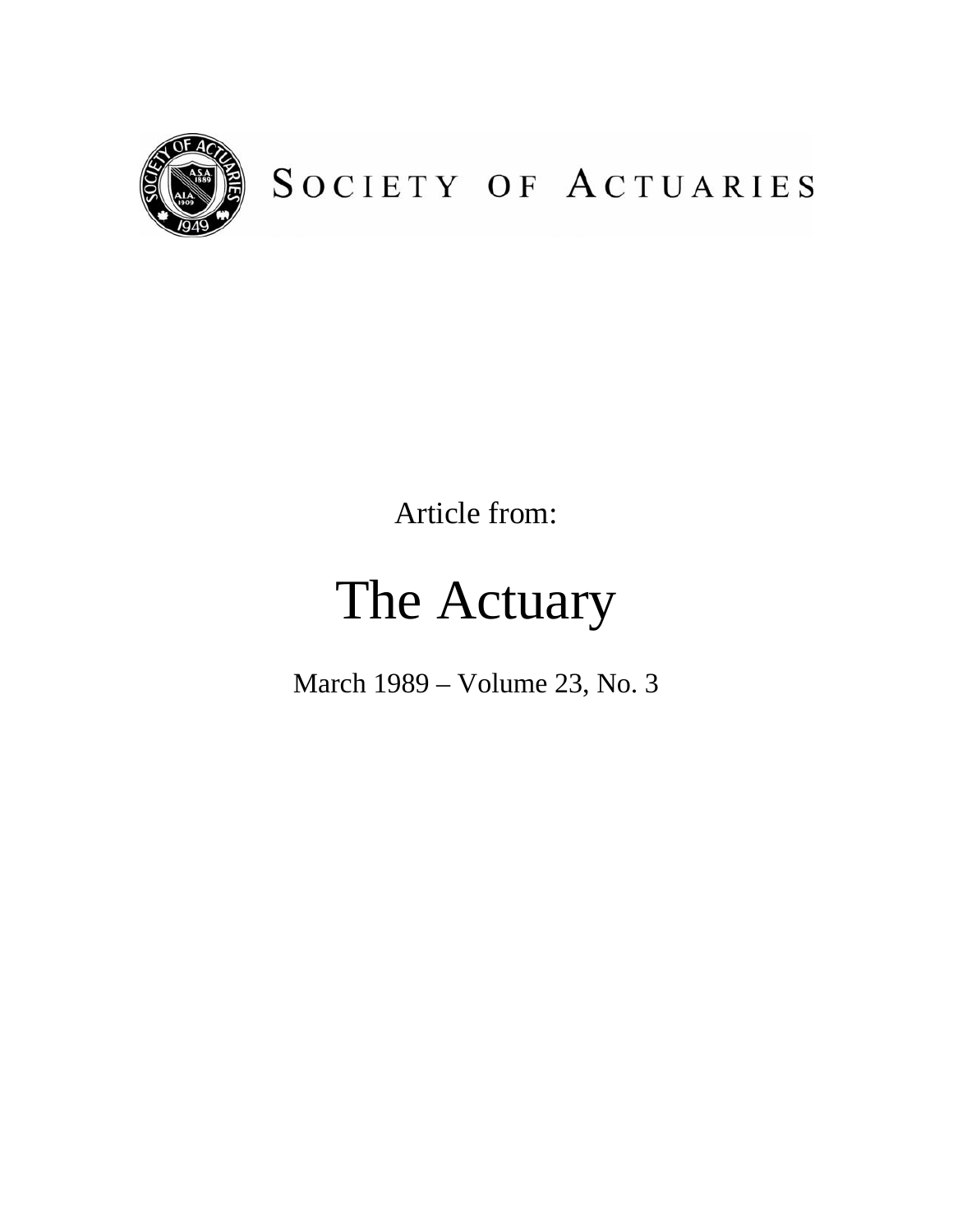## August Zillmer, an actuary with less reserve

by William L. Roach and Gunnar Alksnis

ugust Zillmer (1831-1893), a Prussian actuary best known for the development of preliminary term valuation, also made some observations on life insurance accounting that seem quite contemporary. Zillmer also wrote the first comprehensive German actuarial mathematics text in almost a century. He brought about the founding of the Institute of Actuarial Science at Berlin in 1868, and, as head of the Institute, he oversaw the publication in 1883 of the first multicompany mortality study on the continent.

Zillmer first published his reserve method in the monograph. Contributions to the Theory of Life Insurance Reserves in 1863. Thomas Brand Sprague, a Scottish actuary, published the first English-language paper on preliminary term valuation in 1875.

Zillmer's work is not well known to English-speaking actuaries. Current trends in the international insurance business, however, make it likely that ZiJlmer wilJ come into his own. The Zillmer Method is sanctioned in the reserve regulation of Japan and the European Economic Community. The growth of the life insurance industry in these areas will prompt a reevaluation of Zillmer's work.

#### Zillmer reserves

ZiUmer wrote Contributions for a nonactuarial audience, probably company executives and regulators. Zillmer did not include a single formula in his presentation of the Zillmer Method. Instead. all formulas are presented conceptually and justified by "general reasoning" rather than algebra. His points are illustrated with very extensive examples based on the Combined Experience Table and 3%% interest. To assure an accurate understanding of Zillmer's reasoning, this article's authors replicated all of Zillmer's calculations using spreadsheet software.

In contrast to American modified reserve systems, the Zillmer reserve explicitly takes tnto account the issue expenses of the life insurance company. Zillmer argues, "...there is no reason not to include other considerations relating to the amount of net

premium if only these are rationally calculated, completely covering the obligations of the bank [insurance company]." ZiJlmer justified the inclusion of these other obligations in the calculation of the reserve by noting the tremendous growth in the German life insurance industry and the benefits of that growth for the citizenry and the state. That growth was achieved through the efforts of the career life agent. Career life agents were made possible by high first-year commissions. High first-year commissions, in turn, require some adjustment of the method of calculating life insurance reserves.

Zillmer proposed a modified reserving system that in essence involves capitalizing issue expenses: he argues that such a modified reserving system must meet certain conditions:

1) the capitalized issue expenses must be amortized (over the premium payment period or some shorter period):

2) there must be some prudent limit on issue expenses  $(1\frac{1}{4}\%$  of face amount): and

3) the modified reserving system must be constructed to allow for the fact that the issue expenses of early lapses are paid for by continuing policyholders (no posting of negative reserves).

Zillmer proposed that actuaries continue to use the traditional method for accumulating reserves but that the first-year net premium be reduced to account for allowable issue expenses. He also proposed that subsequent net premiums be increased to allow for the amortization of those allowable issue expenses.

- $I =$  the amount of closing costs to be amortized per \$100 of insurance
- $Px =$  the net annual premium for \$100 of insurance
- $\alpha x =$  the first net annual premium  $= Px + I/\ddot{a}x - I$
- $\beta x =$  the second and subsequent net annual premium
	- $= Px + I/\ddot{a}x$

|                                                                                  | Max. Rate of Closing Cost |            |
|----------------------------------------------------------------------------------|---------------------------|------------|
| <b>Issue Age</b>                                                                 | % Ins Sum                 | % Premium* |
| 10                                                                               | 0.48%                     | 42.4%      |
| 15                                                                               | 0.59                      | 46.7       |
| 20                                                                               | 0.71                      | 50.1       |
| 25                                                                               | 0.86                      | 53.3       |
| 30                                                                               | 1.04                      | 56.0       |
| 35                                                                               | 1.27                      | 58.5       |
| 40                                                                               | 1.58                      | 61.1       |
| 45                                                                               | 1.95                      | 62.3       |
| 50                                                                               | 2.33                      | 60.2       |
| 55                                                                               | 2.77                      | 57.0       |
| 60                                                                               | 3.28                      | 52.8       |
| 65                                                                               | 3.80                      | 47.2       |
| Maximum Closing Costs<br>$= Px+1 - Ax:1$                                         |                           |            |
| Maximum Closing Costs as a Percent<br>of Premium<br>$= (Px + 1 - Ax)$ / $Px + 1$ |                           |            |

\*Since these maximal rates grow with the issue age tn a stmilar relationship as the premium. tt seems preferable to measure the closing costs in percent of the first annual premium. The results of that calculation are shown tn this column. It is evident that here the maximal percentage selected is not exposed to as great a fluctuation.

If the clostng costs are calculated tn percent of the first annual premium, the agent will also receive a closing commission as a percent of the first annual premium. He would naturally prefer to direct his efforts to attracting older persons to Insurance.

Zillmer notes a natural limit on issue expense  $I_i$  issue expense must not be so large as to reduce the first-year, adjusted premium below the premium for one-year term insurance. Thus, Zillmer derived the familiar formula for the limit on issue expenses for full preliminary term valuation. This need not hold for every issue age. but on the average and for the preponderant number of issues it must hold true. The alternative to limiting issue expenses is the development of negative first-year terminal reserves.

He notes that commissions of up to a little more than  $1\frac{3}{8}$ % of the insured amount can be handled by ' his method. He suggests that it would be prudent to allow no more than 11/4% issue expenses to be amortized.